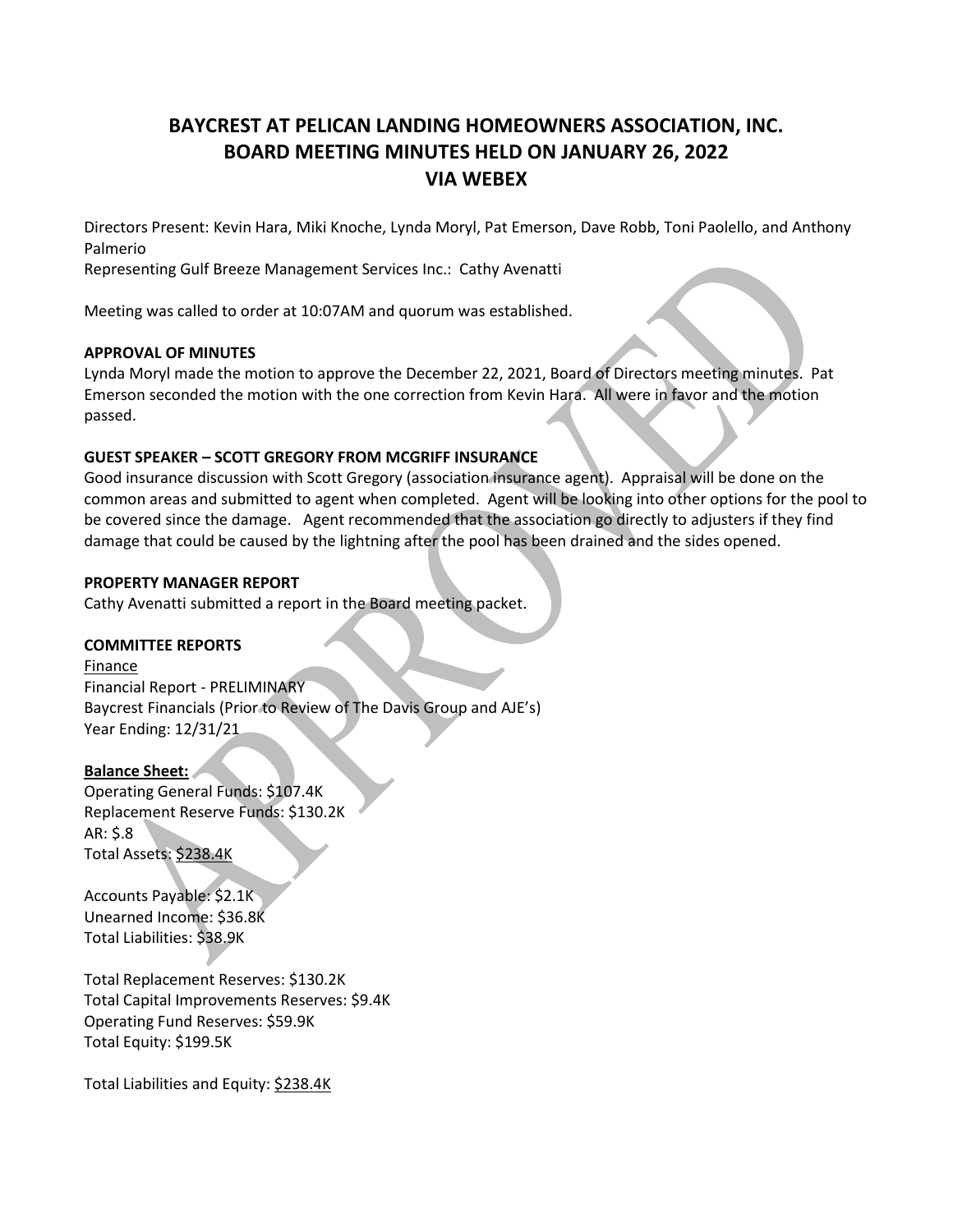# **Replacement Reserve Disbursement Summary:**

Total YTD disbursements from Replacement Reserves (AC# 5190): Irrigation Project: \$58.2K Interest adjustment: \$.8K Pool Mechanical Updates: \$4.5K Total: \$63.5K

### **Income Statement:**

Revenues: \$23.4K (HOA dues, late charges, interest and app fee)

Total Expenses: \$14.1K Income/(Loss): \$9.3K YTD Income/(Loss): \$17.7K

Baycrest budgets breakeven results for the calendar year. The community had income this year of \$17K prior to AJEs due to the following reasons:

- Additional Income of \$1.3K (from late charges interest, fees)
- General & Admin had an unfavorable variance of (\$.6K) primarily due to legal expense incurred for updating association documents
- Insurance Expense had a favorable variance of \$.6K (this will increase by another \$1K after AJE-see below)
- Utility Expense had a favorable variance of \$1.8K primarily due to favorable water expense that was offset by unfavorable electricity expense
- Amenities Expense (Pool) had a favorable variance of \$2.0K
- Maintenance Expense had an unfavorable variance of (\$2.7K) primarily due to expenses incurred in the pool house that includes blinds, carpet and electrical work
- Landscaping had a favorable variance of \$14.9K primarily due to mulch expense not being incurred
- Pest Control had a favorable variance of \$.5K

Two AJE's requested to be made of Gulf Breeze accountant:

- 1. To record the balance of payments due to Greenscapes as a liability and offset to the reserve balance at 12/31/21 of approximately \$39K.
- 2. To reduce Insurance Expense and record a prepaid asset for the amount of insurance premium paid that covers the period in 2022 of approximately \$1K.

Baycrest has a \$11K Lessee Security Deposit liability at 12/31/21; however, there are only 4 active leases for a total of \$2K. The remaining \$9K needs to be returned to the lessees or to the State of Florida as Unclaimed Property. I have been working with Gulf Breeze over the last year to accomplish this task. The reporting deadline to the State of Florida is May 1.

# **Social Committee Report for the 12/22/21 Baycrest Board Meeting**

Social Committee Report for Board Meeting of January 26, 2022 Social meeting minutes of January 4, 2022 Submitted by: Dorie Everin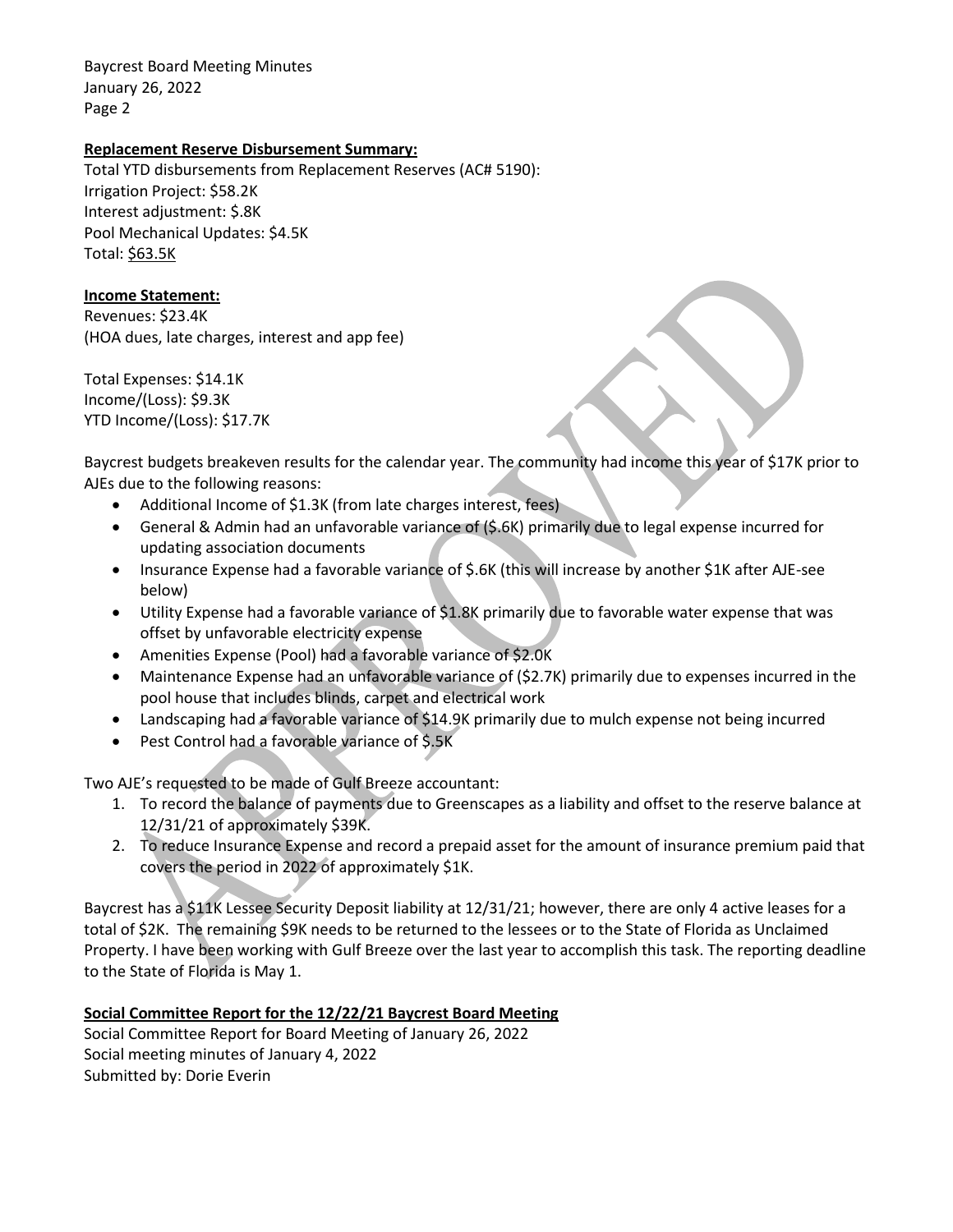In attendance were Dorie, Barb, Ginny, Miki, and Joan.

The bookshelves look amazing. Thank you to Bert & Pat for assembling them. Miki's husband John secured them to the wall and all books are back on the shelves for the community.

Next social meeting has been scheduled for 2/1/21 Tuesday @ 10:30am.

The Baycrest annual meeting and dinner will be discussed and finalized for 2/23/21 with an understanding it may be cancelled due to Covid. Then it will be strictly a zoom meeting.

Barb is getting 3 catering quotes. Sheet cake from Publix Decorations for tables Peg may have cases in garage Fresh flowers in small vase 7 tables approx 70 people guesstimate Owl Flyer 3 tickets for \$10 Suggestion to go door to door before event We would like to earn a minimum of \$1000 for raffle

Prado movie night a good idea. Holding off till March when Covid is less prevalent! Hopefully!

Sunset cruise Barb called captain today M/W/F/or Sat days Full boat too many people Prob 30 is manageable March busiest month to rent Sunsets are around 7:30 Gather @ 5:30 Boat ride 1.5 hours Private potty below deck Never used but available Additional planning needed. To discuss at next meeting.

Chili cookoff a success with approximately 30 people in attendance. There were seven chili entries. The winner was Barb T. and runners up were John S. and Ginny W.

#### Pool Committee

#### Pool Equipment

**MOTION:** Dave Robb made a motion with the concurrence of the members of the Subcommittee for Pool Renovation Projects, that the Bay Crest Board award the contract to replace certain pool operating equipment specified in version 2.0 of the engineering plans prepared and submitted to the Board by Scott Vaughn, P.E. (excluding the saline chlorination generating equipment and the heat pump/chiller) to contractor, Infinite Aqua, contingent upon favorable references. Anthony Palermio seconded the motion. All were in favor and the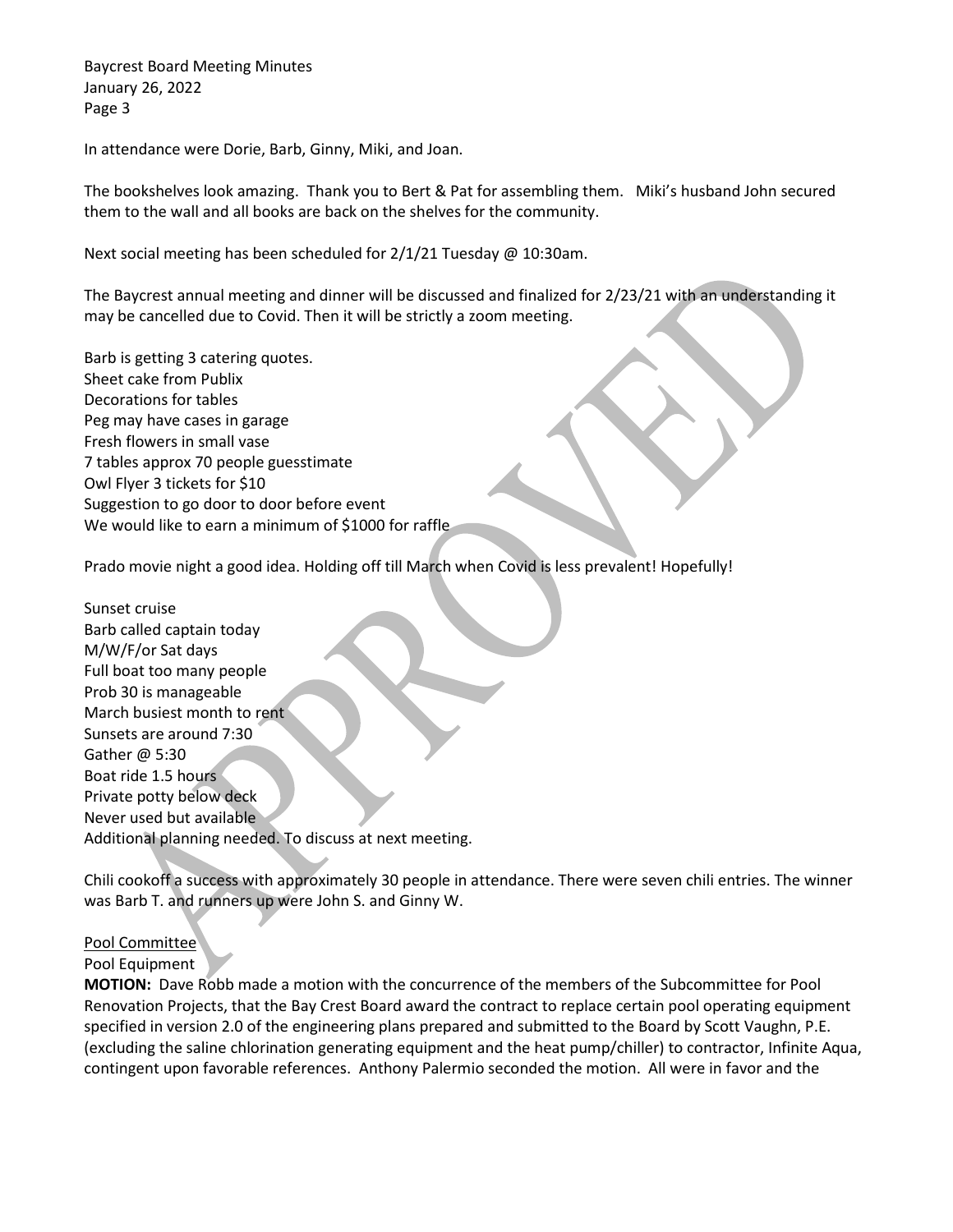motion passed. Cathy will sign proposal and send to vendor with request for invoice payment of 50% down. Total cost of the project \$42,230.

# **Saline Chlorination (Saltwater Conversion):**

Several months ago, the Board decided to exclude Saltwater Conversion from the equipment replacement project for budgetary reasons and because it was determined that moving forward on the conversion constitutes a "new amenity", which would require a favorable vote by the residents of Bay Crest according to our By Laws.

Based on all I have learned in the past couple of years about the benefits of saltwater conversion, I strongly recommend the Board consider adding this feature to our pool as soon as it is practical. Briefly, saline conversion equipment uses common salt pellets used in water softening equipment to generate chlorine for the pool. The result is the elimination of the chlorine smell and taste we currently experience with our pool water, considerable chemical cost savings, elimination of itchy eyes and damage to hair and bathing apparel, and softer water which makes the swimming experience more enjoyable. Over time, the savings will pay for the conversion.

# **Future Projects:**

While the repair of the pool wall surface and the replacement of some of the pool operating equipment will constitute a tremendous improvement to the pool in general (saving money and making the water purification process much more efficient and precise), I further recommend that we keep a close watch on the rim tile and bullnose deck surface tile for deterioration. Had we had more money available, we may have replaced the tile along with repairing the walls.

# **Wall Surface Repair:**

Many of you are asking when the wall repair project can begin. We do not have an answer yet because the pebble material used in the coating compound is not currently available. I have verified with several contractors that wall repair work has stalled because of supply chain issues with this material. I will keep a close eye on this issue and keep you informed as soon as the situation improves.

# **Insurance Claim for Lightning Damage to Pool Walls:**

Our claim that lightning contributed to the cause of the pool wall surface bulges, has been denied by our insurance company. Pat Emerson, Kevin Hara, and I have been involved in the claim process. We may learn more, however, that might affect the claim when we remove the damaged surface and have an opportunity to look at the exposed concrete walls underneath the coating.

# Lease & Sales Review Board

Two sales – 25374 closing 2/1/22 and 25281 closing 2/15 25342 does not have current lease. Need renewal.

# **ACMSC**

Kevin reported that the Simple Maintenance Process goes into effective 1/26/2022. All landscaping and irrigation requests go to Greenscapes so that it is captured in one place. The email blast went out on 1/12/2022 to all homeowners with an email on file with Gulf Breeze. The Landscape Committee will be meeting with Greenscapes to discuss owner issues.